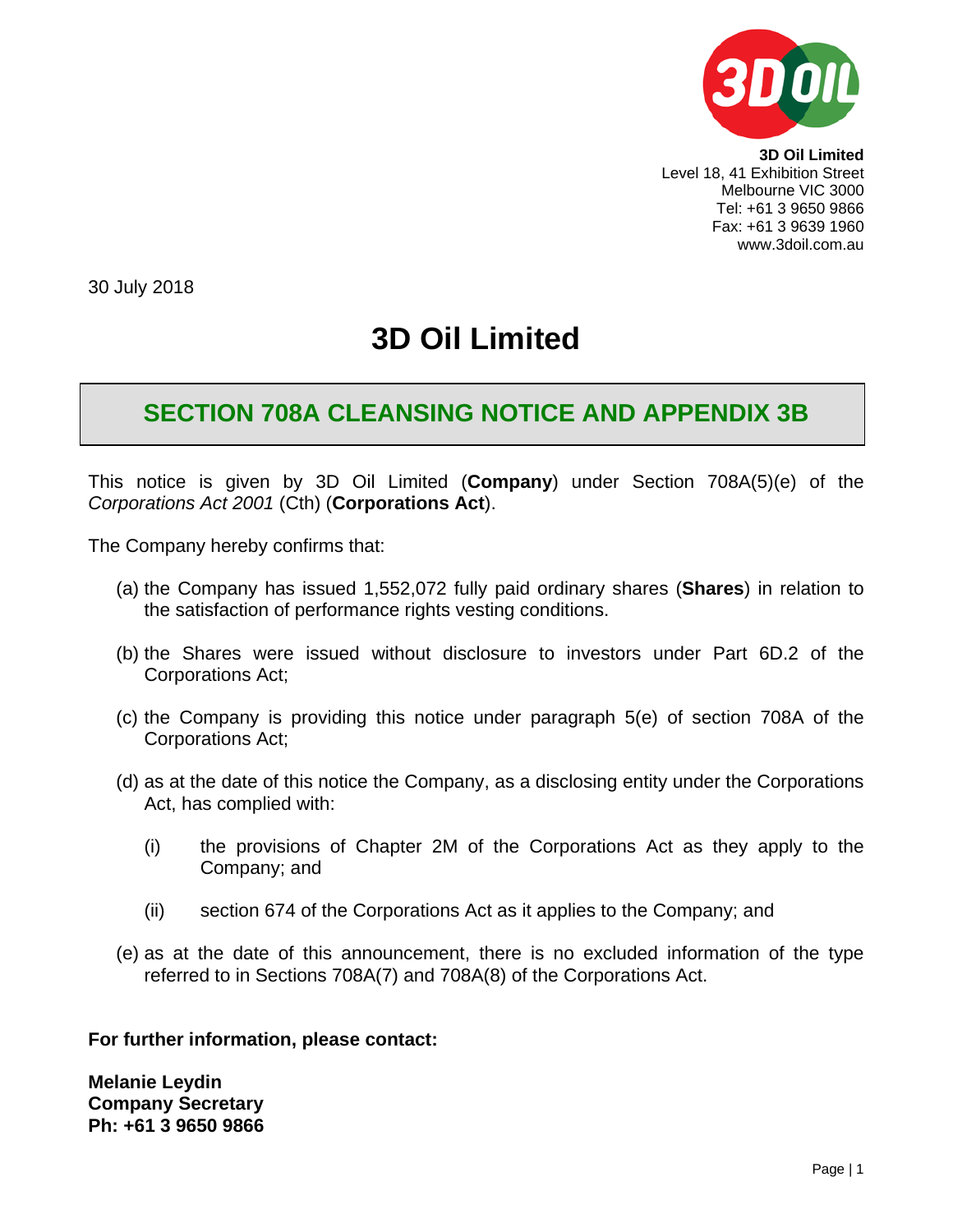*Rule 2.7, 3.10.3, 3.10.4, 3.10.5*

# **Appendix 3B**

## **New issue announcement, application for quotation of additional securities and agreement**

*Information or documents not available now must be given to ASX as soon as available. Information and documents given to ASX become ASX's property and may be made public.*

Introduced 01/07/96 Origin: Appendix 5 Amended 01/07/98, 01/09/99, 01/07/00, 30/09/01, 11/03/02, 01/01/03, 24/10/05, 01/08/12, 04/03/13

Name of entity

3D OIL LIMITED

ABN 40 105 597 279

We (the entity) give ASX the following information.

### **Part 1 - All issues**

*You must complete the relevant sections (attach sheets if there is not enough space).*

1 +Class of +securities issued or to be issued

Fully paid ordinary shares

- 2 Number of +securities issued or to be issued (if known) or maximum number which may be issued
- 3 Principal terms of the +securities (e.g. if options, exercise price and expiry date; if partly paid<br>
+securities. the amount +securities, outstanding and due dates for<br>payment; if tonvertible +convertible securities, the conversion price and dates for conversion)

1,552,072 Fully paid ordinary shares

Fully paid ordinary shares

<sup>+</sup> See chapter 19 for defined terms.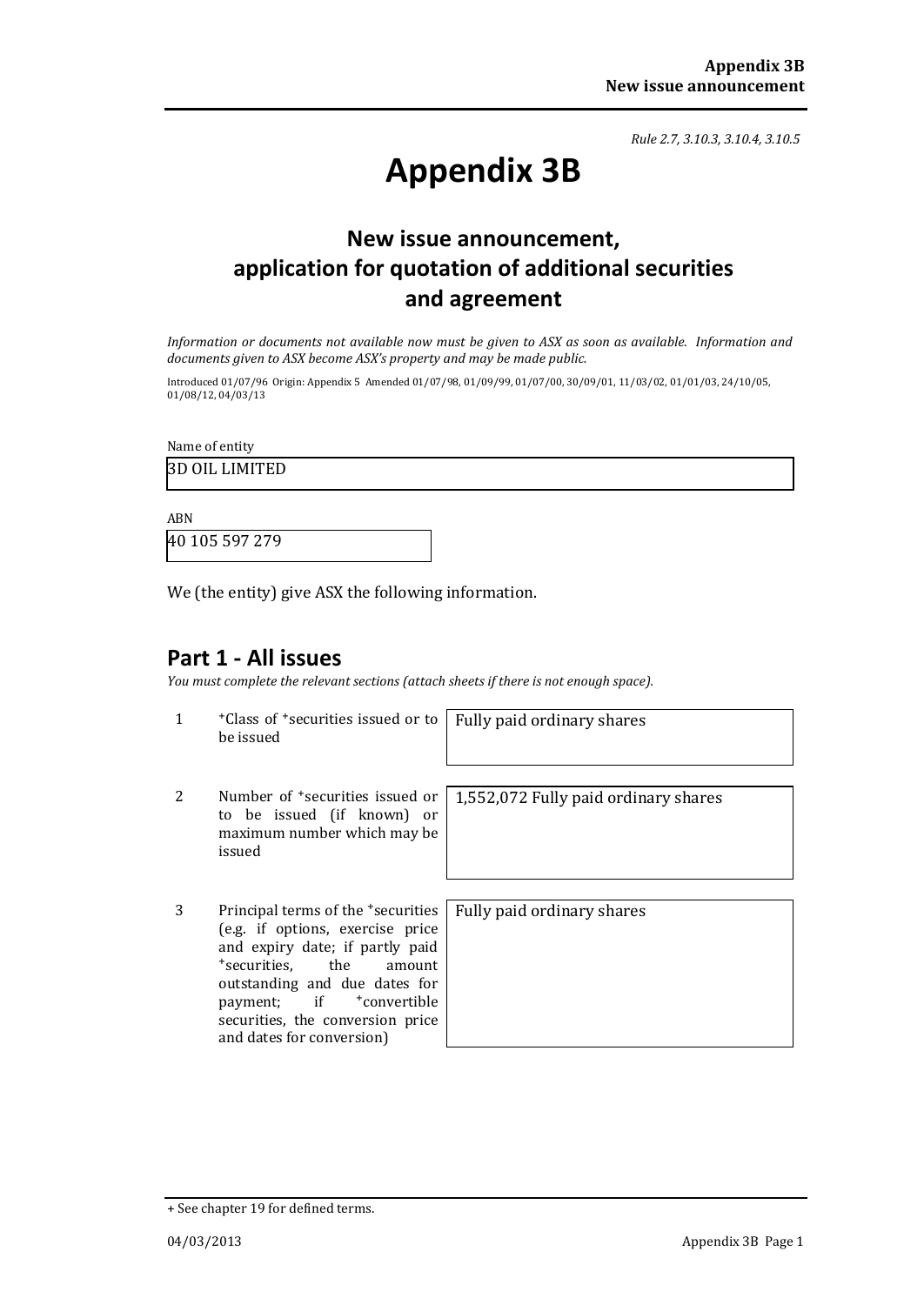| 4  | Do the 'securities rank equally<br>in all respects from the <sup>+</sup> issue<br>date with an existing <sup>+</sup> class of<br>quoted +securities?                                                                                                                                                                                                                                                                                         | Yes                                     |
|----|----------------------------------------------------------------------------------------------------------------------------------------------------------------------------------------------------------------------------------------------------------------------------------------------------------------------------------------------------------------------------------------------------------------------------------------------|-----------------------------------------|
|    | If the additional <sup>+</sup> securities do<br>not rank equally, please state:<br>the date from which they do<br>$\bullet$<br>the extent to which they<br>for<br>participate<br>the<br>next<br>dividend, (in the case of a<br>trust, distribution) or interest<br>payment<br>the extent to which they do<br>٠<br>not rank equally, other than<br>relation<br>to<br>the<br>in<br>next<br>dividend,<br>distribution<br>or<br>interest payment |                                         |
| 5  | Issue price or consideration                                                                                                                                                                                                                                                                                                                                                                                                                 | Nil                                     |
| 6  | Purpose of the issue<br>(If issued as consideration for<br>the acquisition of assets, clearly<br>identify those assets)                                                                                                                                                                                                                                                                                                                      | Conversion of vested performance rights |
| 6a | Is the entity an <sup>+</sup> eligible entity<br>that has obtained security holder<br>approval under rule 7.1A?<br>If Yes, complete sections 6b - 6h<br>in relation to the <sup>+</sup> securities the<br>subject of this Appendix 3B, and<br>comply with section 6i                                                                                                                                                                         | Yes                                     |
| 6b | The date the security holder<br>resolution under rule 7.1A was<br>passed                                                                                                                                                                                                                                                                                                                                                                     | 2 November 2017                         |
| 6c | Number of <sup>+</sup> securities issued<br>without security holder approval<br>under rule 7.1                                                                                                                                                                                                                                                                                                                                               | 450,079                                 |
| 6d | Number of <sup>+</sup> securities issued<br>with security holder approval<br>under rule 7.1A                                                                                                                                                                                                                                                                                                                                                 | N/A                                     |

<sup>+</sup> See chapter 19 for defined terms.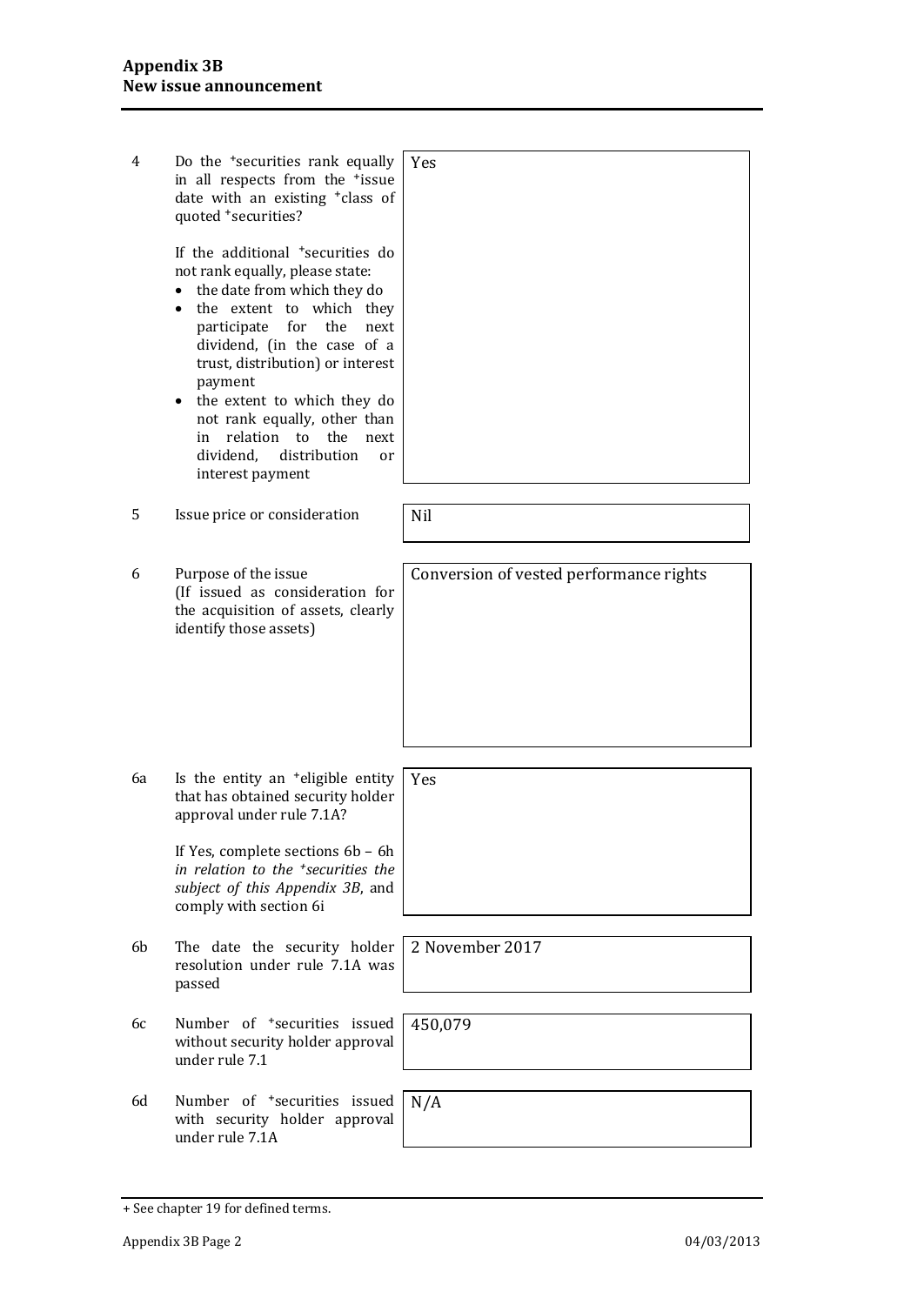- 6e Number of +securities issued with security holder approval under rule 7.3, or another specific security holder approval (specify date of meeting)
- 6f Number of +securities issued under an exception in rule 7.2
- 6g If +securities issued under rule 7.1A, was issue price at least 75% of 15 day VWAP as calculated under rule 7.1A.3? Include the +issue date and both values. Include the source of the VWAP calculation.
- 6h If <sup>+</sup>securities were issued under<br>rule 7.1A for non-cash rule 7.1A for non-cash consideration, state date on which valuation of consideration was released to ASX Market Announcements
- 6i Calculate the entity's remaining issue capacity under rule 7.1 and rule 7.1A – complete Annexure 1 and release to ASX Market Announcements
- 7 +Issue dates

Note: The issue date may be prescribed by ASX (refer to the definition of issue date in rule 19.12). For example, the issue date for a pro rata entitlement issue must comply with the applicable timetable in Appendix 7A.

Cross reference: item 33 of Appendix 3B.

<sup>8</sup> Number and +class of all +securities quoted on ASX (*including* the +securities in section 2 if applicable)

| Number      | <sup>+</sup> Class            |
|-------------|-------------------------------|
| 239,075,072 | Fully paid ordinary<br>shares |

1,101,993 – 24 November 2015

N/A

N/A

N/A

Refer to Annexure 1 below

30 July 2018

+ See chapter 19 for defined terms.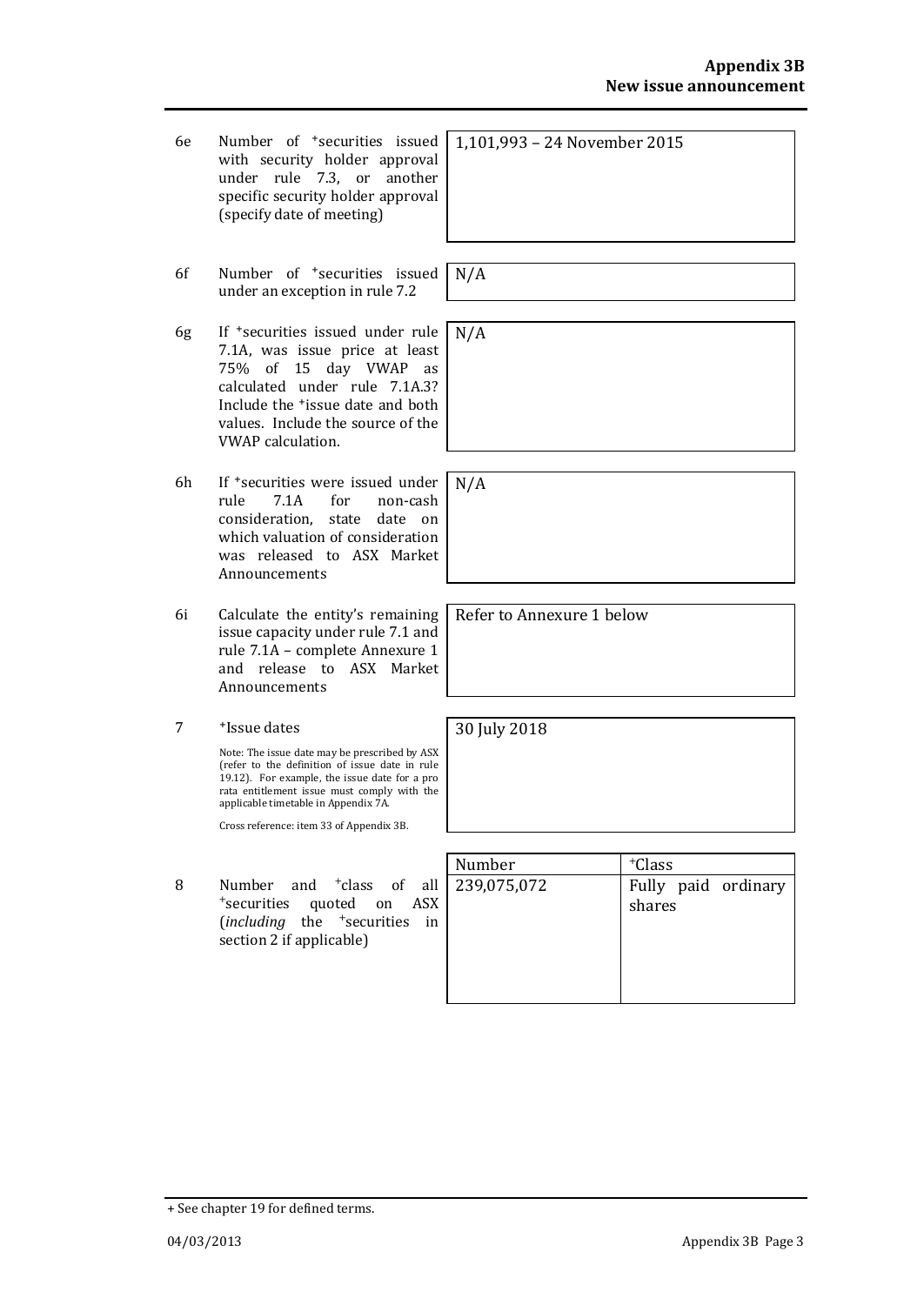|    |                                                                                                                                                        | Number | <sup>+</sup> Class |
|----|--------------------------------------------------------------------------------------------------------------------------------------------------------|--------|--------------------|
| 9  | Number and <sup>+</sup> class of all<br>*securities not quoted on ASX<br>( <i>including</i> the <sup>+</sup> securities in<br>section 2 if applicable) | Nil    |                    |
|    |                                                                                                                                                        |        |                    |
| 10 | Dividend policy (in the case of a $\mid N/A \rangle$<br>trust, distribution policy) on the                                                             |        |                    |

## **Part 2 - Pro rata issue**

increased capital (interests)

| 11 | holder<br>approval<br>security<br>Is<br>required?                                                                          | N/A |
|----|----------------------------------------------------------------------------------------------------------------------------|-----|
|    |                                                                                                                            |     |
| 12 | Is the issue renounceable or non-<br>renounceable?                                                                         | N/A |
|    |                                                                                                                            |     |
| 13 | Ratio in which the <sup>+</sup> securities will<br>be offered                                                              | N/A |
|    |                                                                                                                            |     |
| 14 | <sup>+</sup> Class of <sup>+</sup> securities to which the<br>offer relates                                                | N/A |
|    |                                                                                                                            |     |
| 15 | +Record<br>date<br>determine<br>to<br>entitlements                                                                         | N/A |
|    |                                                                                                                            |     |
| 16 | different<br>Will<br>holdings<br>on<br>registers (or subregisters) be<br>aggregated<br>calculating<br>for<br>entitlements? | N/A |
|    |                                                                                                                            |     |
| 17 | Policy for deciding entitlements<br>in relation to fractions                                                               | N/A |
|    |                                                                                                                            |     |
| 18 | Names of countries in which the<br>entity has security holders who<br>will not be sent new offer<br>documents              | N/A |
|    | Note: Security holders must be told how their<br>entitlements are to be dealt with.                                        |     |
|    | Cross reference: rule 7.7.                                                                                                 |     |
|    |                                                                                                                            |     |
| 19 | Closing<br>date<br>for<br>receipt<br>of<br>acceptances or renunciations                                                    | N/A |

<sup>+</sup> See chapter 19 for defined terms.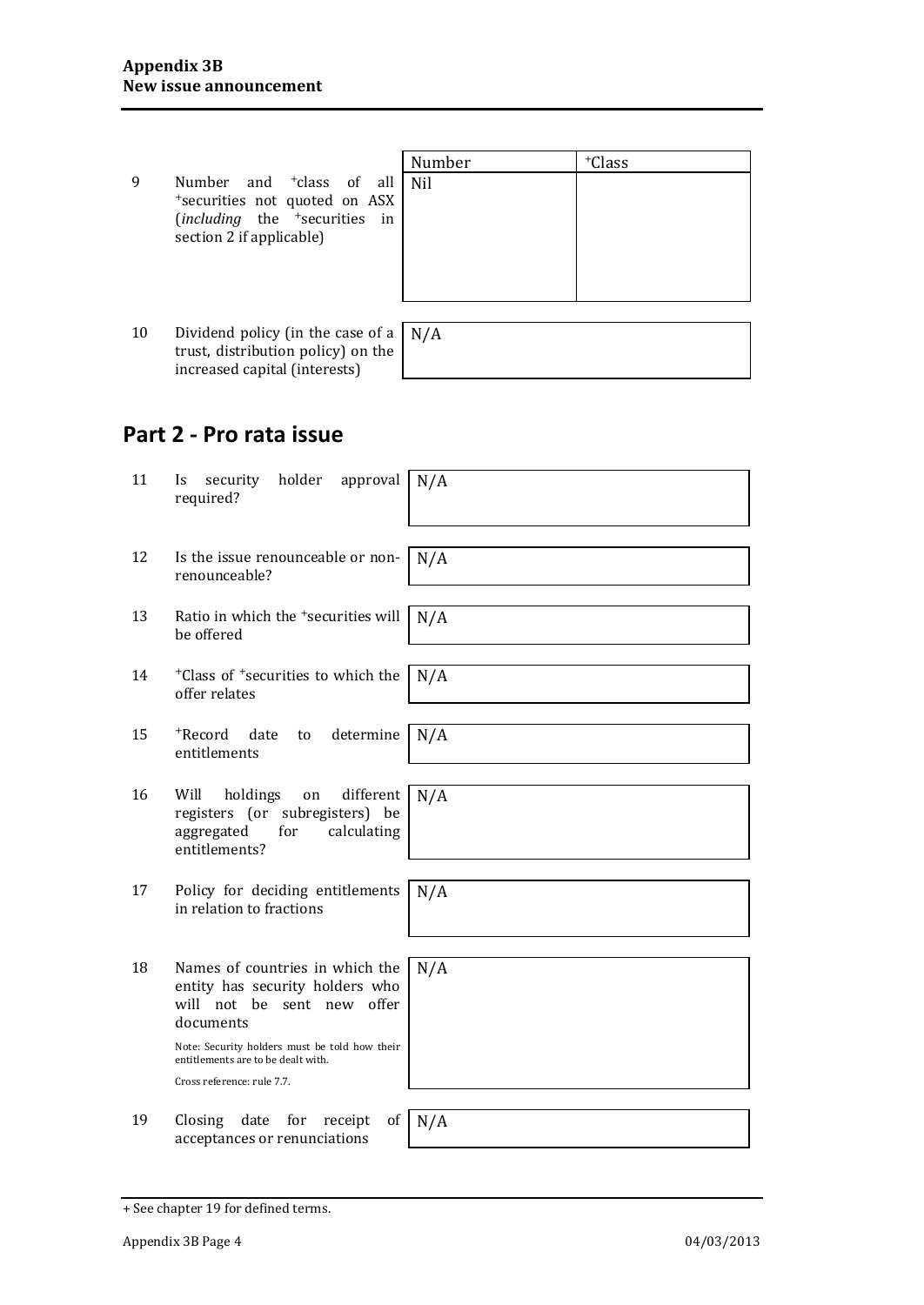| 20 | Names of any underwriters                                                                                                                                               | N/A |
|----|-------------------------------------------------------------------------------------------------------------------------------------------------------------------------|-----|
| 21 | Amount of any underwriting fee<br>or commission                                                                                                                         | N/A |
| 22 | Names of any brokers to the issue                                                                                                                                       | N/A |
| 23 | Fee or commission payable to the<br>broker to the issue                                                                                                                 | N/A |
| 24 | Amount of any handling fee<br>payable to brokers who lodge<br>acceptances or renunciations on<br>behalf of security holders                                             | N/A |
| 25 | If the issue is contingent on<br>security holders' approval, the<br>date of the meeting                                                                                 | N/A |
| 26 | Date entitlement and acceptance<br>form and offer documents will be<br>sent to persons entitled                                                                         | N/A |
| 27 | If the entity has issued options,<br>and the terms entitle option<br>holders to participate on exercise,<br>the date on which notices will be<br>sent to option holders | N/A |
| 28 | Date rights trading will begin (if<br>applicable)                                                                                                                       | N/A |
| 29 | Date rights trading will end (if<br>applicable)                                                                                                                         | N/A |
| 30 | How do security holders sell their<br>entitlements in full through a<br>broker?                                                                                         | N/A |
| 31 | How do security holders sell part<br>of their entitlements through a<br>broker<br>and<br>accept<br>for<br>the<br>balance?                                               | N/A |

<sup>+</sup> See chapter 19 for defined terms.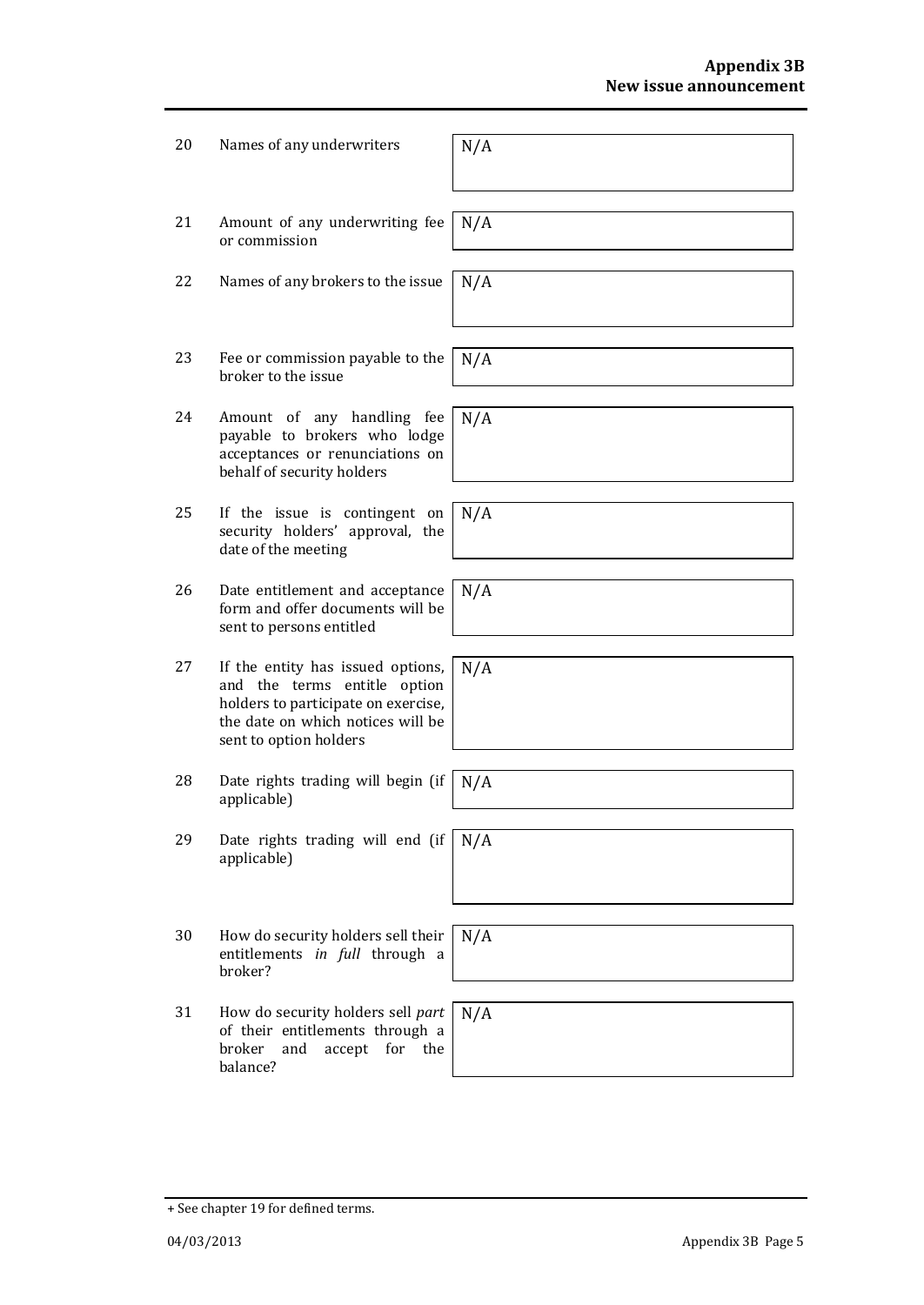| 32 | How do security holders dispose<br>of their entitlements (except by<br>sale through a broker)? | N/A |
|----|------------------------------------------------------------------------------------------------|-----|
| 33 | <sup>+</sup> Issue date                                                                        | N/A |

## **Part 3 - Quotation of securities**

*You need only complete this section if you are applying for quotation of securities*

- 34 Type of +securities (*tick one*)
- 

(a)  $\sqrt{\phantom{a}}$  +Securities described in Part 1

| $-$<br>÷<br>۰.<br>×<br>۰. |
|---------------------------|
|---------------------------|

#### All other <sup>+</sup>securities

Example: restricted securities at the end of the escrowed period, partly paid securities that become fully paid, employee incentive share securities when restriction ends, securities issued on expiry or conversion of convertible securities

#### **Entities that have ticked box 34(a)**

#### **Additional securities forming a new class of securities**

*Tick to indicate you are providing the information or documents*

- 
- 35 If the +securities are +equity securities, the names of the 20 largest holders of the additional <sup>+</sup>securities, and the number and percentage of additional <sup>+</sup>securities held by those holders
	- 36 If the <sup>+</sup>securities are <sup>+</sup>equity securities, a distribution schedule of the additional <sup>+</sup>securities setting out the number of holders in the categories 1 - 1,000 1,001 - 5,000 5,001 - 10,000 10,001 - 100,000 100,001 and over

 $37 \quad \boxed{\phantom{0}}$  A copy of any trust deed for the additional +securities

<sup>+</sup> See chapter 19 for defined terms.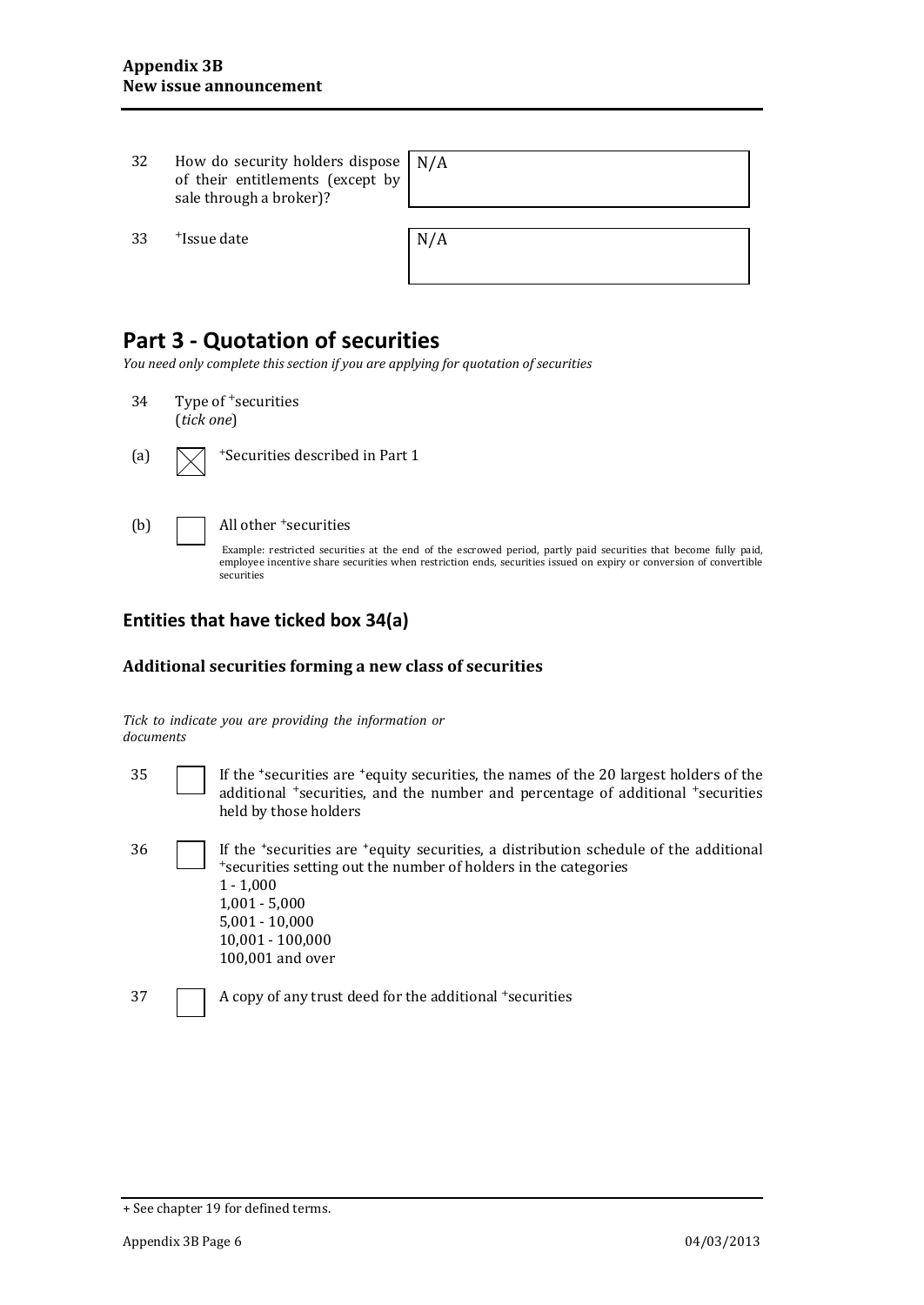## **Entities that have ticked box 34(b)**

| 38 | Number of <sup>+</sup> securities for which<br><sup>+</sup> quotation is sought                                                                                                                                                                                                                                                                                                                                                                       | N/A    |                    |
|----|-------------------------------------------------------------------------------------------------------------------------------------------------------------------------------------------------------------------------------------------------------------------------------------------------------------------------------------------------------------------------------------------------------------------------------------------------------|--------|--------------------|
| 39 | <sup>+</sup> Class of <sup>+</sup> securities for which<br>quotation is sought                                                                                                                                                                                                                                                                                                                                                                        | N/A    |                    |
| 40 | Do the <sup>+</sup> securities rank equally in<br>all respects from the <sup>+</sup> issue date<br>with an existing <sup>+</sup> class of quoted<br>*securities?                                                                                                                                                                                                                                                                                      | N/A    |                    |
|    | If the additional <sup>+</sup> securities do not<br>rank equally, please state:<br>the date from which they do<br>which<br>the extent<br>to<br>they<br>participate<br>for<br>the<br>next<br>dividend, (in the case of a trust,<br>distribution)<br>or<br>interest<br>payment<br>the extent to which they do not<br>$\bullet$<br>rank equally, other than in<br>relation to the next dividend.<br>distribution<br><sub>or</sub><br>interest<br>payment |        |                    |
| 41 | Reason for request for quotation<br>now<br>Example: In the case of restricted securities, end<br>of restriction period                                                                                                                                                                                                                                                                                                                                | N/A    |                    |
|    | (if issued upon conversion of<br>another <sup>+</sup> security, clearly identify<br>that other +security)                                                                                                                                                                                                                                                                                                                                             |        |                    |
|    |                                                                                                                                                                                                                                                                                                                                                                                                                                                       |        |                    |
| 42 | Number<br><sup>+</sup> class<br>of<br>all<br>and<br><sup>+</sup> securities<br>quoted<br>ASX.<br>on<br>(including the <sup>+</sup> securities in clause<br>38)                                                                                                                                                                                                                                                                                        | Number | <sup>+</sup> Class |

<sup>+</sup> See chapter 19 for defined terms.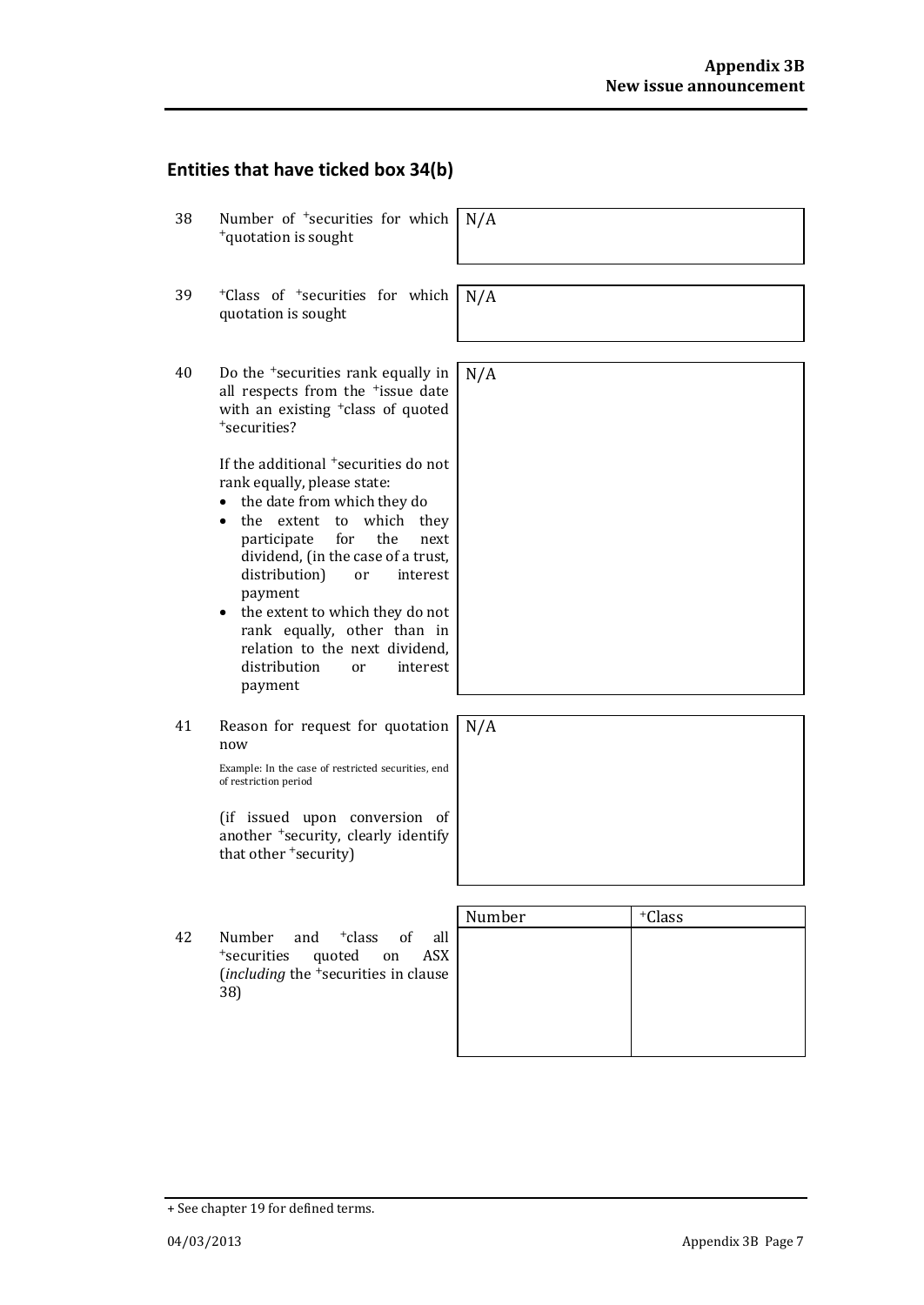#### **Quotation agreement**

- 1 <sup>+</sup>Quotation of our additional <sup>+</sup>securities is in ASX's absolute discretion. ASX may quote the <sup>+</sup>securities on any conditions it decides.
- 2 We warrant the following to ASX.
	- The issue of the *securities to be quoted complies with the law and is* not for an illegal purpose.
	- There is no reason why those *\*securities* should not be granted *\**quotation.
	- An offer of the *+securities for sale within* 12 months after their issue will not require disclosure under section 707(3) or section 1012C(6) of the Corporations Act.

Note: An entity may need to obtain appropriate warranties from subscribers for the securities in order to be able to give this warranty

- Section 724 or section 1016E of the Corporations Act does not apply to any applications received by us in relation to any +securities to be quoted and that no-one has any right to return any +securities to be quoted under sections 737, 738 or 1016F of the Corporations Act at the time that we request that the +securities be quoted.
- If we are a trust, we warrant that no person has the right to return the <sup>+</sup>securities to be quoted under section 1019B of the Corporations Act at the time that we request that the 'securities be quoted.
- 3 We will indemnify ASX to the fullest extent permitted by law in respect of any claim, action or expense arising from or connected with any breach of the warranties in this agreement.
- 4 We give ASX the information and documents required by this form. If any information or document is not available now, we will give it to ASX before <sup>+</sup>quotation of the <sup>+</sup>securities begins. We acknowledge that ASX is relying on the information and documents. We warrant that they are (will be) true and complete.

Sign here: ............................................................ Date: 30 July 2018 (Company secretary)

Print name: Melanie Leydin

== == == == ==

<sup>+</sup> See chapter 19 for defined terms.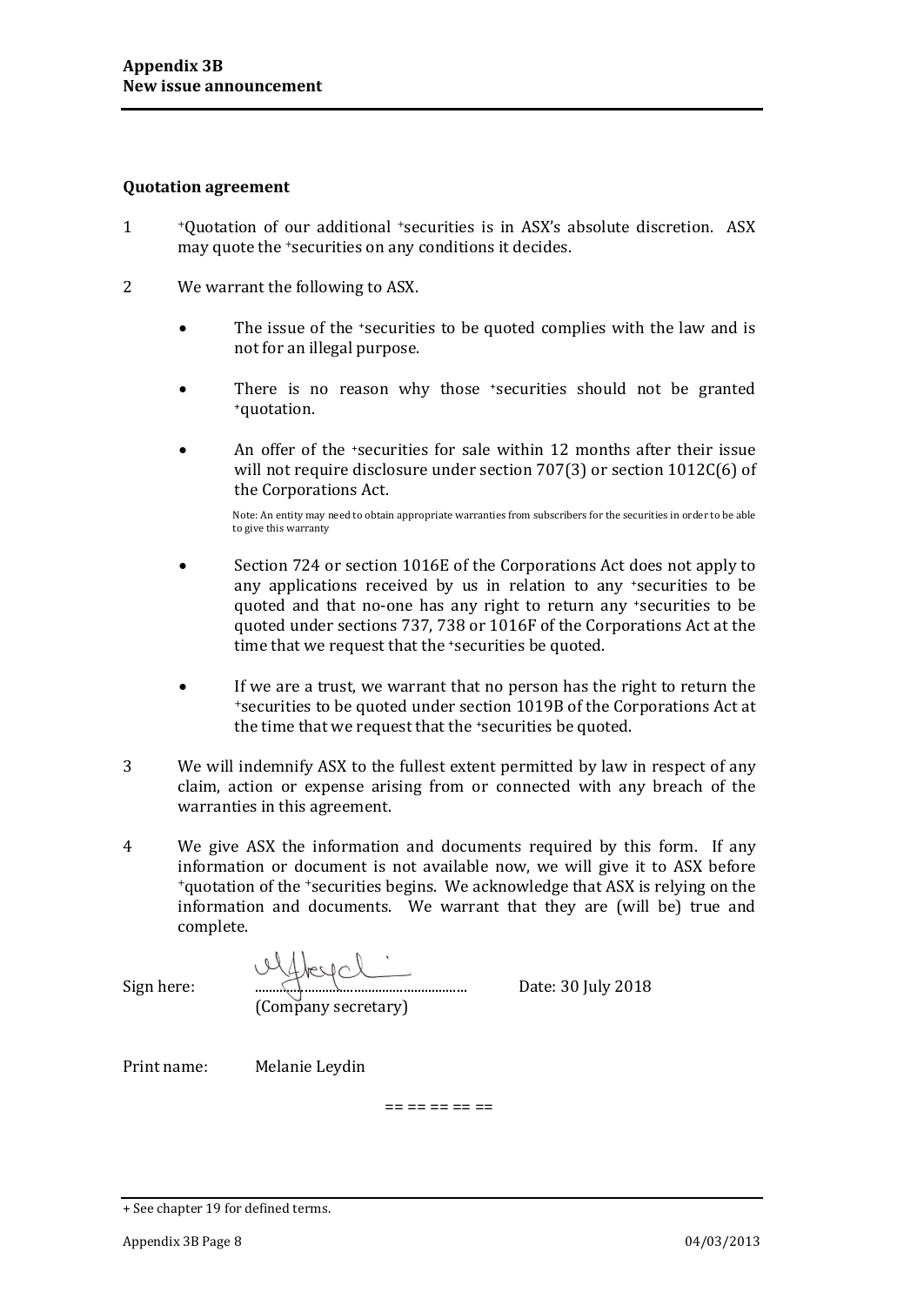# **Appendix 3B – Annexure 1**

# **Calculation of placement capacity under rule 7.1 and rule 7.1A for eligible entities**

Introduced 01/08/12 Amended 04/03/13

## **Part 1**

| Rule 7.1 – Issues exceeding 15% of capital                                                                                                                                                                                                                                                                                                                                           |                          |  |
|--------------------------------------------------------------------------------------------------------------------------------------------------------------------------------------------------------------------------------------------------------------------------------------------------------------------------------------------------------------------------------------|--------------------------|--|
| Step 1: Calculate "A", the base figure from which the placement<br>capacity is calculated                                                                                                                                                                                                                                                                                            |                          |  |
| <b>Insert</b> number of fully paid <sup>+</sup> ordinary<br>securities on issue 12 months before the<br>*issue date or date of agreement to issue                                                                                                                                                                                                                                    | 237,523,000              |  |
| Add the following:<br>Number of fully paid <sup>+</sup> ordinary securities<br>$\bullet$<br>issued in that 12 month period under an<br>exception in rule 7.2<br>Number of fully paid <sup>+</sup> ordinary securities<br>$\bullet$<br>issued in that 12 month period with<br>shareholder approval                                                                                    | 1,101,993 - 30 July 2018 |  |
| Number of partly paid +ordinary<br>$\bullet$<br>securities that became fully paid in that<br>12 month period<br>Note:<br>Include only ordinary securities here -<br>other classes of equity securities cannot<br>be added<br>Include here (if applicable) the<br>securities the subject of the Appendix<br>3B to which this form is annexed<br>It may be useful to set out issues of |                          |  |
| securities on different dates as separate<br>line items<br><b>Subtract</b> the number of fully paid +ordinary<br>securities cancelled during that 12 month<br>period<br>"A"                                                                                                                                                                                                          | 238,624,993              |  |

<sup>+</sup> See chapter 19 for defined terms.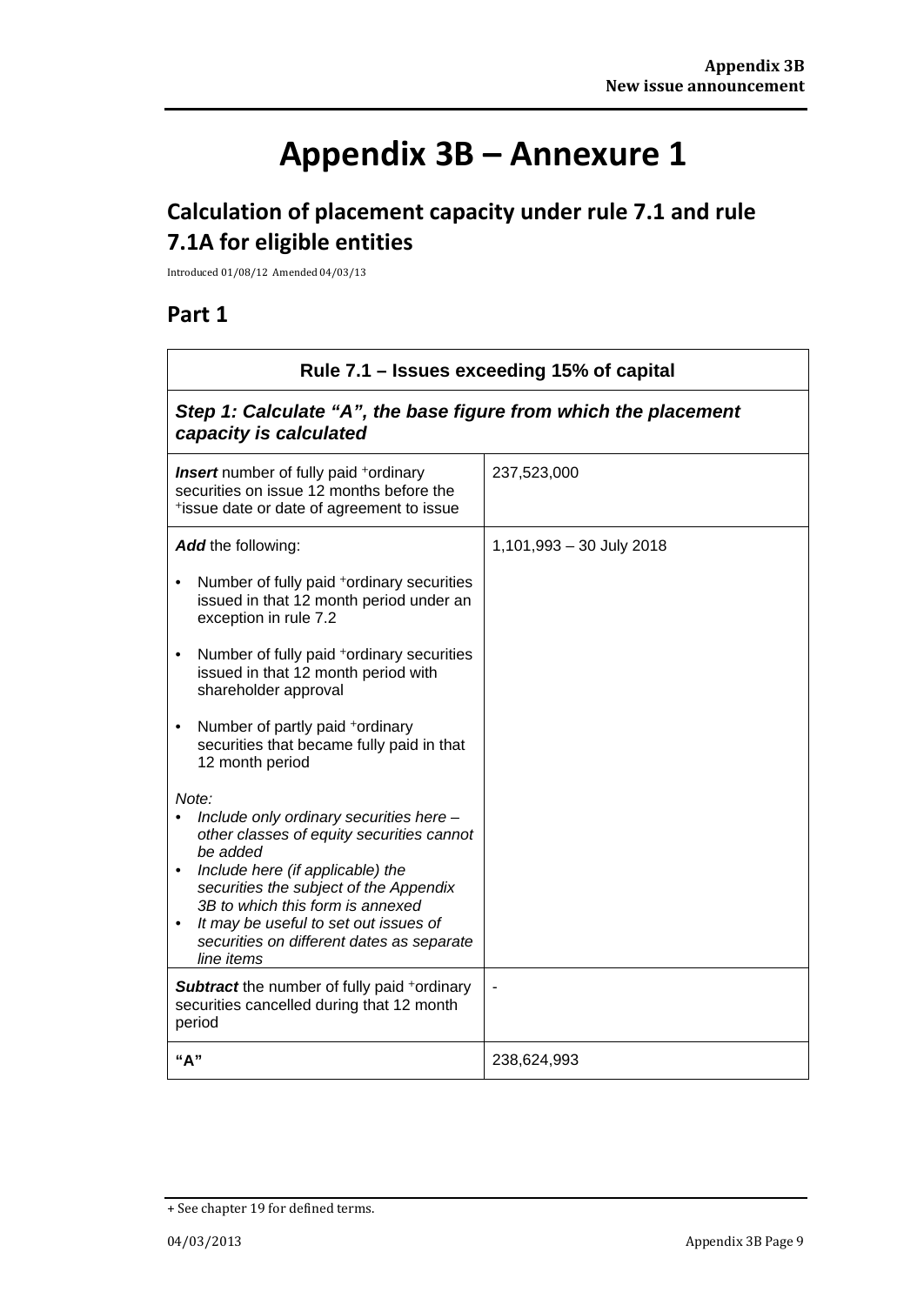| Step 2: Calculate 15% of "A"                                                                                                                                                                                                                                                                                                                     |                                                                    |  |
|--------------------------------------------------------------------------------------------------------------------------------------------------------------------------------------------------------------------------------------------------------------------------------------------------------------------------------------------------|--------------------------------------------------------------------|--|
| "B"                                                                                                                                                                                                                                                                                                                                              | 0.15                                                               |  |
|                                                                                                                                                                                                                                                                                                                                                  | [Note: this value cannot be changed]                               |  |
| Multiply "A" by 0.15                                                                                                                                                                                                                                                                                                                             | 35,793,748                                                         |  |
| Step 3: Calculate "C", the amount of placement capacity under rule<br>7.1 that has already been used                                                                                                                                                                                                                                             |                                                                    |  |
| <b>Insert</b> number of <sup>+</sup> equity securities issued<br>or agreed to be issued in that 12 month<br>period not counting those issued:                                                                                                                                                                                                    | 450,079 - 30 July 2018                                             |  |
| Under an exception in rule 7.2                                                                                                                                                                                                                                                                                                                   |                                                                    |  |
| Under rule 7.1A                                                                                                                                                                                                                                                                                                                                  |                                                                    |  |
| With security holder approval under rule<br>٠<br>7.1 or rule 7.4                                                                                                                                                                                                                                                                                 |                                                                    |  |
| Note:<br>This applies to equity securities, unless<br>specifically excluded - not just ordinary<br>securities<br>Include here (if applicable) the<br>$\bullet$<br>securities the subject of the Appendix<br>3B to which this form is annexed<br>It may be useful to set out issues of<br>securities on different dates as separate<br>line items |                                                                    |  |
| "C"                                                                                                                                                                                                                                                                                                                                              | 450,079                                                            |  |
| Step 4: Subtract "C" from ["A" x "B"] to calculate remaining<br>placement capacity under rule 7.1                                                                                                                                                                                                                                                |                                                                    |  |
| "A" x 0.15                                                                                                                                                                                                                                                                                                                                       | 35,793,748                                                         |  |
| Note: number must be same as shown in<br>Step <sub>2</sub>                                                                                                                                                                                                                                                                                       |                                                                    |  |
| Subtract "C"                                                                                                                                                                                                                                                                                                                                     | 450,079                                                            |  |
| Note: number must be same as shown in<br>Step 3                                                                                                                                                                                                                                                                                                  |                                                                    |  |
| <b>Total</b> ["A" $\times$ 0.15] – "C"                                                                                                                                                                                                                                                                                                           | 35,343,669                                                         |  |
|                                                                                                                                                                                                                                                                                                                                                  | [Note: this is the remaining placement<br>capacity under rule 7.1] |  |

<sup>+</sup> See chapter 19 for defined terms.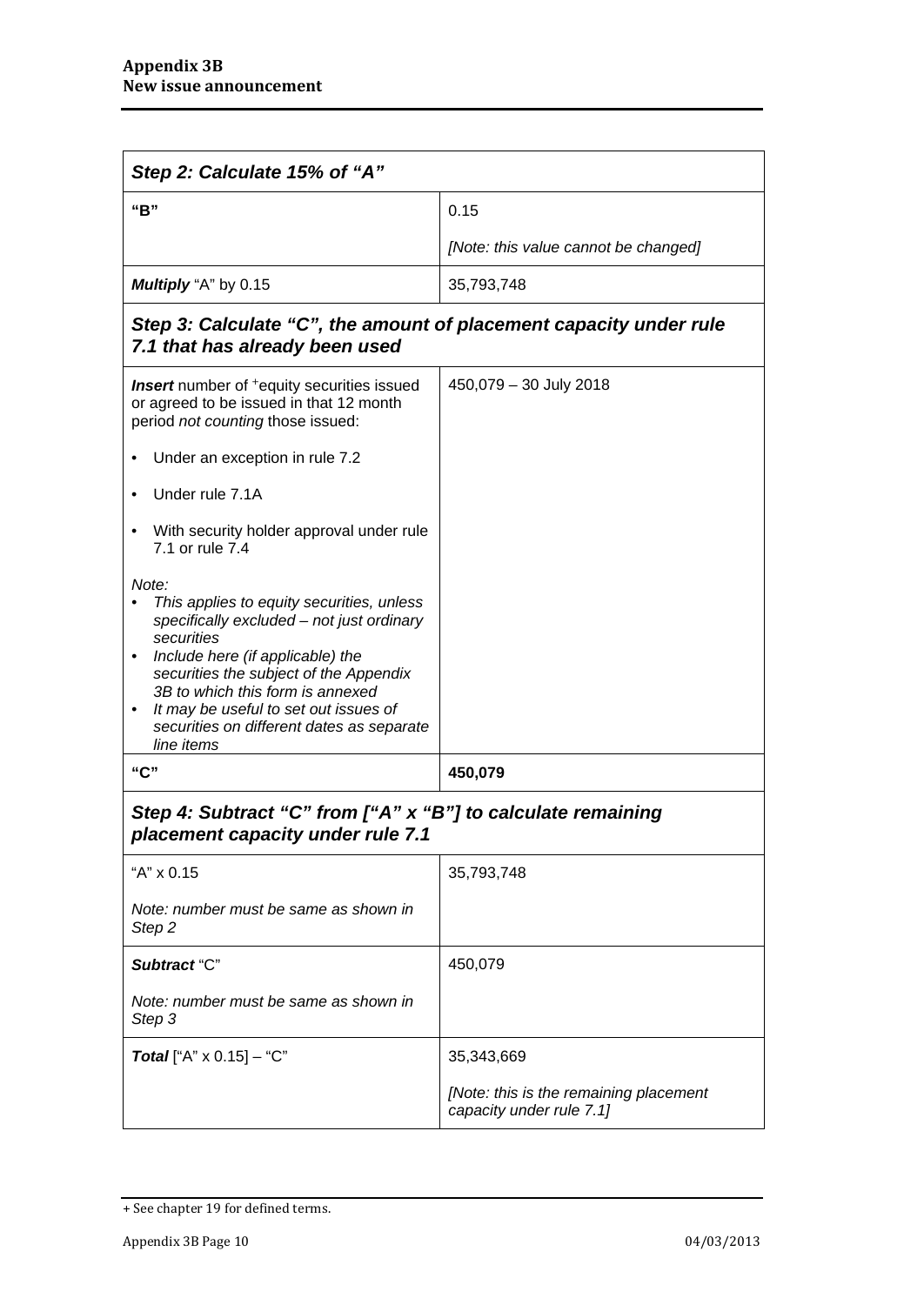## **Part 2**

| Rule 7.1A – Additional placement capacity for eligible entities                                                                                                                                                                                                                                                                                                                                                                                                                                 |                                    |  |
|-------------------------------------------------------------------------------------------------------------------------------------------------------------------------------------------------------------------------------------------------------------------------------------------------------------------------------------------------------------------------------------------------------------------------------------------------------------------------------------------------|------------------------------------|--|
| Step 1: Calculate "A", the base figure from which the placement<br>capacity is calculated                                                                                                                                                                                                                                                                                                                                                                                                       |                                    |  |
| "A"                                                                                                                                                                                                                                                                                                                                                                                                                                                                                             | 238,624,993                        |  |
| Note: number must be same as shown in<br>Step 1 of Part 1                                                                                                                                                                                                                                                                                                                                                                                                                                       |                                    |  |
| Step 2: Calculate 10% of "A"                                                                                                                                                                                                                                                                                                                                                                                                                                                                    |                                    |  |
| "D"                                                                                                                                                                                                                                                                                                                                                                                                                                                                                             | 0.10                               |  |
|                                                                                                                                                                                                                                                                                                                                                                                                                                                                                                 | Note: this value cannot be changed |  |
| Multiply "A" by 0.10                                                                                                                                                                                                                                                                                                                                                                                                                                                                            | 23,862,499                         |  |
| Step 3: Calculate "E", the amount of placement capacity under rule<br>7.1A that has already been used                                                                                                                                                                                                                                                                                                                                                                                           |                                    |  |
| Insert number of <sup>+</sup> equity securities issued<br>or agreed to be issued in that 12 month<br>period under rule 7.1A                                                                                                                                                                                                                                                                                                                                                                     |                                    |  |
| Notes:<br>This applies to equity securities - not<br>just ordinary securities<br>Include here $-$ if applicable $-$ the<br>$\bullet$<br>securities the subject of the Appendix<br>3B to which this form is annexed<br>Do not include equity securities issued<br>under rule 7.1 (they must be dealt with<br>in Part 1), or for which specific security<br>holder approval has been obtained<br>It may be useful to set out issues of<br>securities on different dates as separate<br>line items |                                    |  |
| "E"                                                                                                                                                                                                                                                                                                                                                                                                                                                                                             |                                    |  |

<sup>+</sup> See chapter 19 for defined terms.